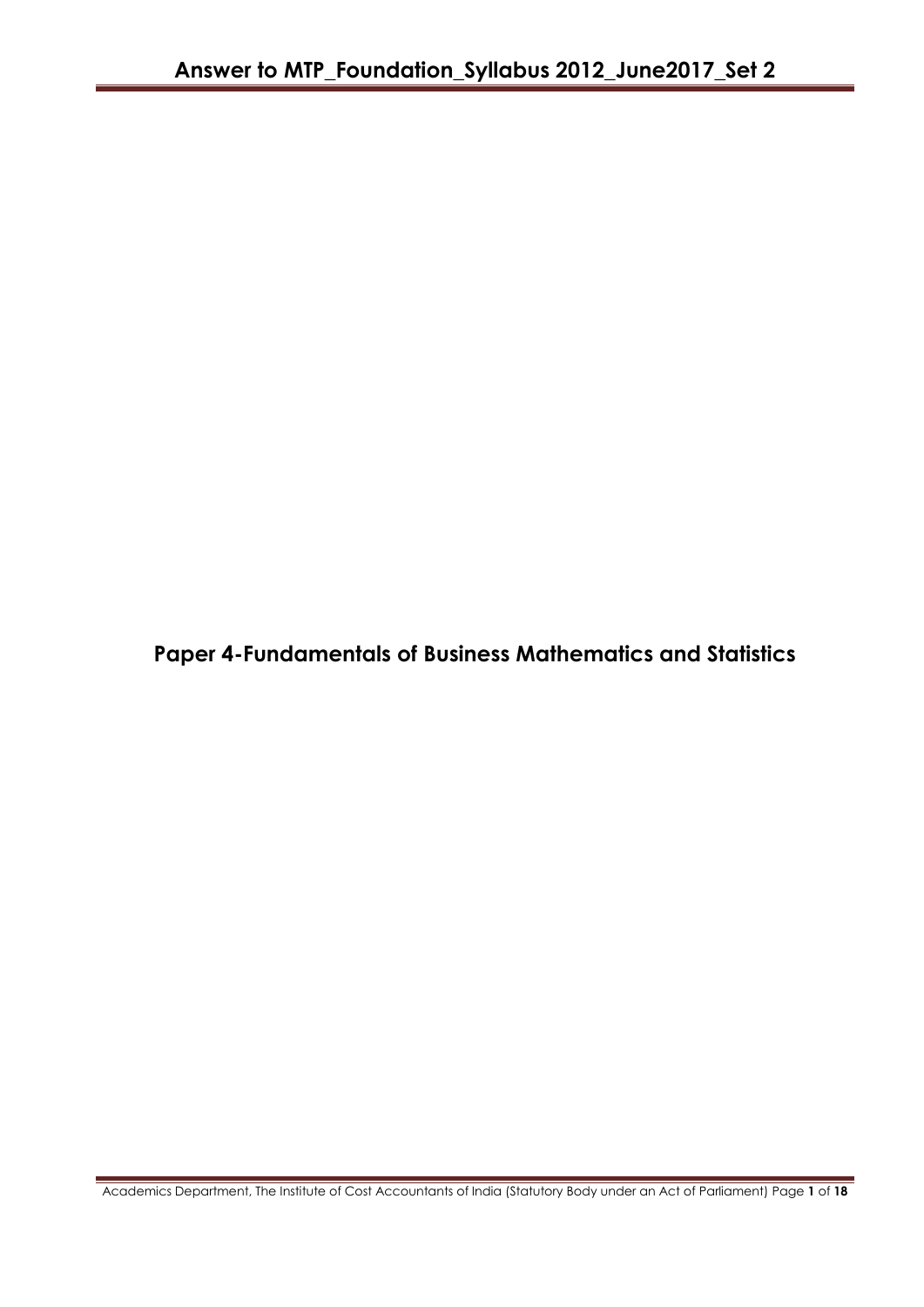# **Paper 4-Fundamentals of Business Mathematics and Statistics**

**Full Marks: 100 Time allowed: 3 Hours**

**Section – A (Fundamentals of Business Mathematics)**

- **I.** Answer any two questions. Each question carries 5 marks [2 ×5 = 10]
- **1. Suppose your mom decides to gift you** `**10,000 every year starting from today for the next five years. You deposit this amount in a bank as and when you receive and get 10% per annum interest rate compounded annually. What is the present value of this annuity?**
- **2. A sum of money invested at C.I payable yearly amounts to** `**10,816 at the end of the second year and to** ` **11,248.64 at the end of the third year. Find the rate of interest and the sum.**

3. Solve 
$$
y + z = x^{-1}
$$
,  $z + x = y^{-1}$ ,  $x + y = z^{-1}$ 

# **Answer:**

**1.**  $\therefore$  Gift money given by mom (p) =  $\overline{\tau}$  10,000/ $n = 5$  years,  $i = 10\%$ 

Future value of Annuity Immediate

F. V<sub>(I)</sub> = 
$$
\frac{P}{i} \Big[ (1+i)^n - 1 \Big] (1+i)
$$
  
=  $\frac{10000}{0.10} \Big[ (1+0.10)^5 - 1 \Big] (1+0.10)$   
=  $\frac{10000}{0.10} (0.61051) (1.1)$   
= ₹ 67,156.10

 $\therefore$  Present value of Annuity Immediate,

P. V<sub>(I)</sub> = 
$$
\frac{F \times V_{(I)}}{(1+i)^{n}}
$$
  
=  $\frac{67,156.10}{(1.1)^{5}}$   
=  $\frac{67,156.10}{1.6105}$   
= ₹ 41,698.98

**2.** Let the sum be Rs. P and rate of interest be i%.

: A<sub>1</sub> = 10,816 ( $\bar{z}$ ) A<sub>2</sub> =  $\bar{z}$  11,248.64, n = 1 C.I.  $= A_2 - A_1 = 11,248.64 - 10,816$  $=$  ₹ 432.64.

```
\therefore C.I. = P[(1+i)<sup>n</sup>-1]
\Rightarrow 432.64 = 10,816 [(1+i)<sup>n</sup>-1]
\Rightarrow 0.04 = (1+i)^{-1} - 1\Rightarrow 1 + i = 1.04
```
 $\therefore$  A = P[(1+i)<sup>n</sup>-1]

$$
i = 1.04 - 1 = 0.04 \times 100 = 4\%
$$

Academics Department, The Institute of Cost Accountants of India (Statutory Body under an Act of Parliament) Page **2** of **18**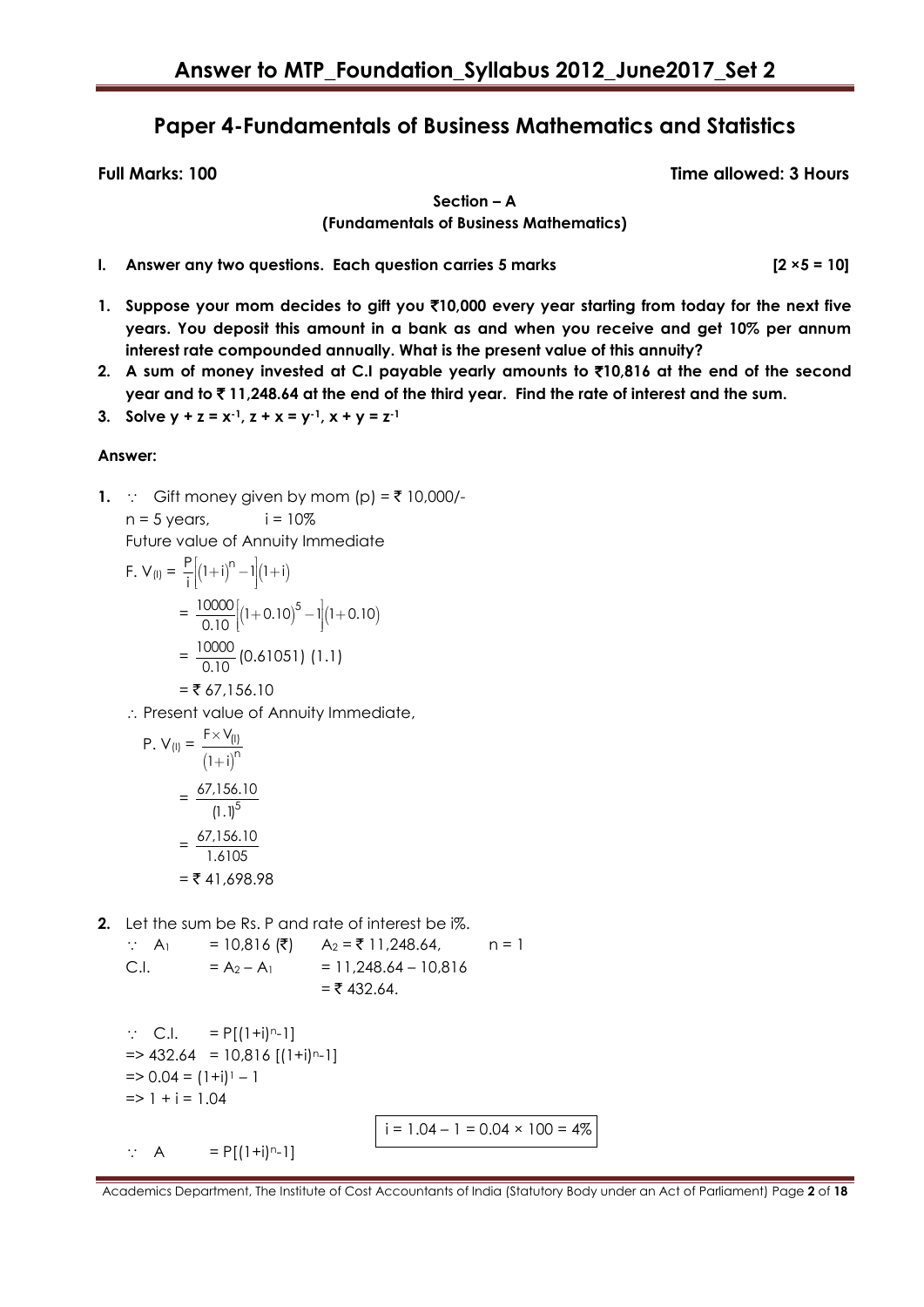|    | $\Rightarrow 10,816 = P(1 + \frac{4}{100})^2$                                                                                                                                                                                                                                                                                                                             |                                                       |                                             |
|----|---------------------------------------------------------------------------------------------------------------------------------------------------------------------------------------------------------------------------------------------------------------------------------------------------------------------------------------------------------------------------|-------------------------------------------------------|---------------------------------------------|
|    | $= P (1.04)^2$                                                                                                                                                                                                                                                                                                                                                            |                                                       |                                             |
|    | $= P(1.0816)$                                                                                                                                                                                                                                                                                                                                                             |                                                       |                                             |
|    |                                                                                                                                                                                                                                                                                                                                                                           | $=\frac{10816}{1.0816}$ = ₹ 10,000.<br>$\therefore$ P |                                             |
|    |                                                                                                                                                                                                                                                                                                                                                                           |                                                       |                                             |
| 3. |                                                                                                                                                                                                                                                                                                                                                                           |                                                       |                                             |
|    | $y + z = x^{-1}$                                                                                                                                                                                                                                                                                                                                                          | $y + z = y^{-1}$                                      | $x + y = z^{-1}$                            |
|    | $Arr y + z = \frac{1}{x}$                                                                                                                                                                                                                                                                                                                                                 | $Arr z + x = \frac{1}{y}$                             | $Arr x + y = \frac{1}{z}$                   |
|    | $\Rightarrow$ xy + xz = 1 $\rightarrow$ (1)                                                                                                                                                                                                                                                                                                                               | $\Rightarrow$ yz + xy = 1 $\rightarrow$ (2)           | $\Rightarrow$ xz + yz = 1 $\rightarrow$ (3) |
|    | By doing $(1) + (2) + (3)$ we set<br>$2(xy + yz + zx) = 3$<br>$Arr xy + yz + zx = \frac{3}{2}$ $\longrightarrow$ (1)<br>From $(4)$<br>$xy = \frac{3}{2} - (yz + zx)$<br>$=\frac{3}{2} - 1 = \frac{1}{2}$<br>Now (xy) (yz) (zx) = $(\frac{1}{2}) (\frac{1}{2}) (\frac{1}{2}) = \frac{1}{8}$ (1)<br>$(xyz)^2 = \frac{1}{8}$<br>$\therefore$ Xyz = $\pm \frac{1}{2\sqrt{2}}$ | Similarly, $yz = \frac{1}{2}$ , $zx = \frac{1}{2}$    |                                             |

**II. Answer any two questions. Each question carries 3 marks [2 ×3 = 6]** 

- **4.** If y = log (x +  $\sqrt{x^2 + a^2}$  ) then find (a<sup>2</sup> + x<sup>2</sup>) y<sub>2</sub> +xy<sub>1</sub>
- **5. What sum of money will produce** ` **28,600 as an interest in 3 years and 3 months at 2.5% p.a. simple interest?**
- **6. Solve**  $(\sqrt{5})^{4x-4} 5^{2x-3} = 20$ .

#### **Answer:**

**4.** Given y =  $log(x + \sqrt{x^2 + a^2})$ 

Diff w.r. to 
$$
x
$$
.

$$
\frac{dy}{dx} = \frac{1}{x + \sqrt{x^2 + a^2}} \times 1 + \frac{1}{\sqrt{x^2 + a^2}} \times \sqrt{x^2 + a^2}
$$

$$
= \frac{1}{x + \sqrt{x^2 + a^2}} \times \left(1 + \frac{x}{\sqrt{x^2 + a^2}}\right)
$$

Academics Department, The Institute of Cost Accountants of India (Statutory Body under an Act of Parliament) Page **3** of **18**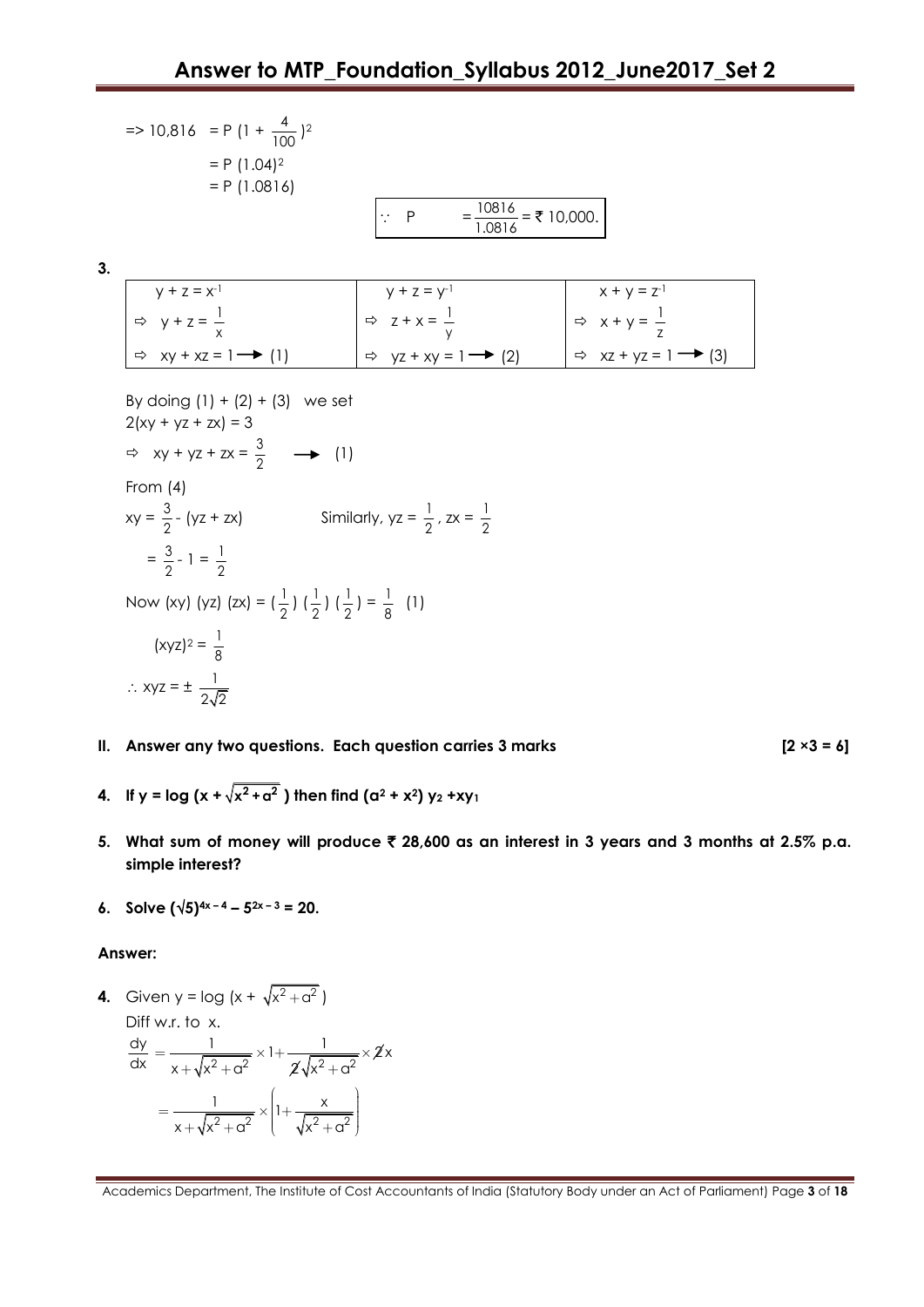$$
\frac{1}{x + \sqrt{x^2 + a^2}} \times \frac{x + \sqrt{x^2 + a^2}}{\sqrt{x^2 + a^2}}
$$
\n= $\frac{1}{\sqrt{x^2 + a^2}}$   
\n
$$
y_1 \sqrt{x^2 + a^2} = 1
$$
\nS.O.B.S.  
\n
$$
y_1^2 (x^2 + a^2) = 1
$$
\n
$$
y_1^2 (2x) + (a^2 + x^2) y_1 y_2 = 0
$$
\n⇒  $2y_1 [(a^2 + x^2) y_2 + xy_1 = 0$   
\n $(a^2 + x^2) y_2 + xy_1 = 0$   
\n65. Let the sum be ₹P.  
\nGiven S.I. = ₹ 28,600, r = 2.5% p.a. S.I.  
\nt = 3 years 3 months  
\n=  $3\frac{3}{12} = 3\frac{1}{4}$  years  
\n $\therefore$  S.I. =  $\frac{prt}{100}$   
\n⇒  $28,600 = P \times \frac{2.5}{100} \times \frac{13}{4}$   
\n $\therefore P = \frac{28600 \times 100 \times 4}{13 \times 2.5} = ₹ 3,52,000.$   
\n6. Given equation is  $(\sqrt{5})^{4x-4} - 5^{2x-3} = 20$   
\n⇒  $5^{\frac{4x-4}{2}} - 5^{2x-3} = 20$   
\n⇒  $5^{2x} (\frac{1}{25} - \frac{1}{125}) = 20$   
\n⇒  $5^{2x} (\frac{1}{125}) = 20$   
\n⇒  $5^{2x} (\frac{4}{125}) = 20$   
\n⇒  $5^{2x} (\frac{4}{125}) = 20$   
\n⇒  $5^{2x} = 625 = 54$   
\n∴ 2x = 4

$$
x = 2
$$

# **III.** Choose the correct answer  $[5 \times 1 = 5]$



Academics Department, The Institute of Cost Accountants of India (Statutory Body under an Act of Parliament) Page **4** of **18**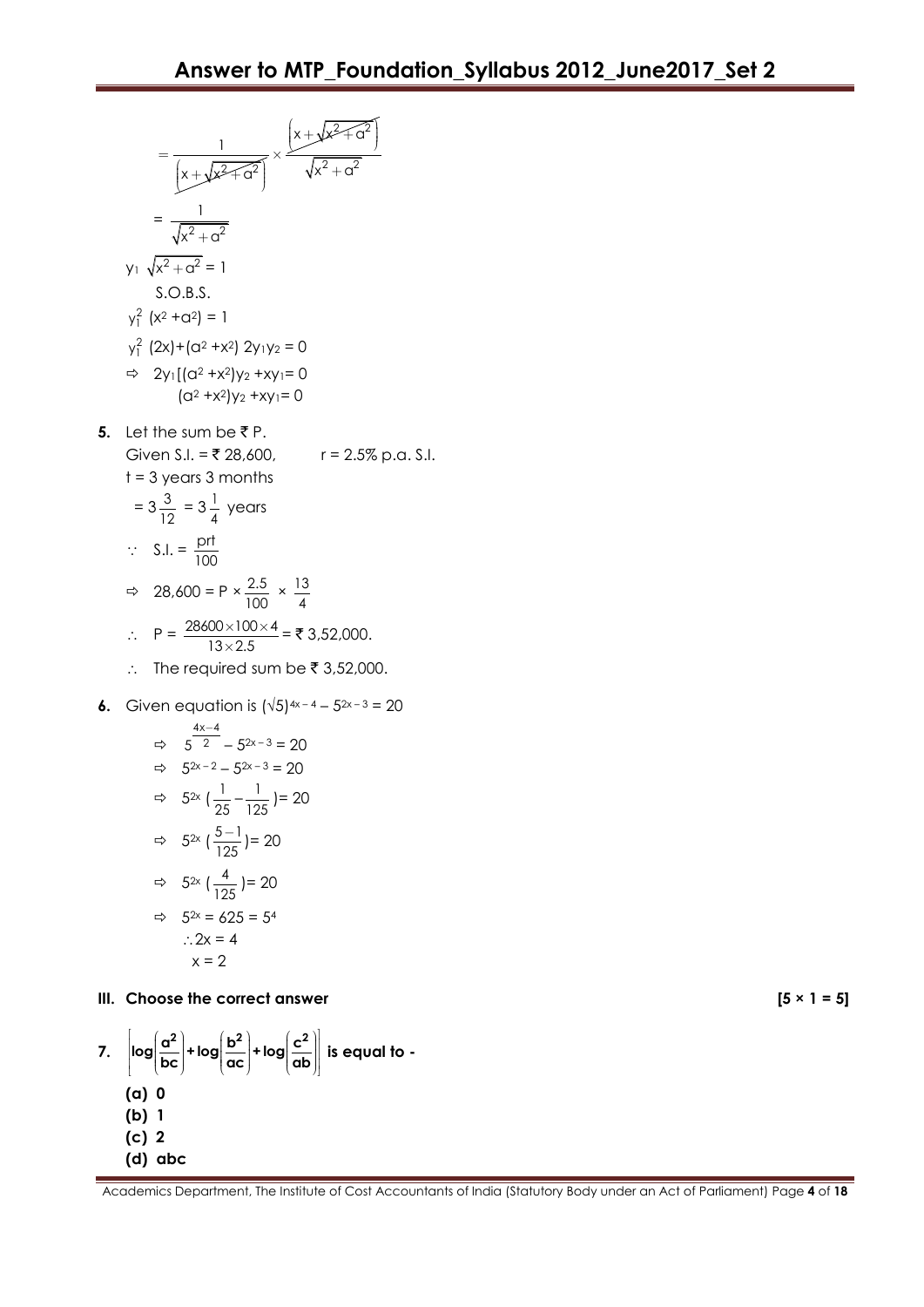**8.** The ratio  $\frac{5}{3}$  :  $2\frac{1}{4}$  is -**(a) ratio of lesser inequality (b) ratio of greater inequality (c) 20 : 9 (d) 5 : 27 9. f(x) = 2x - 1 x 1 is continuous at x = \_\_\_\_ (a) 0 (b) -1 (c) 2 (d) None of these** 10.  $\frac{1}{\log_a bc + 1} + \frac{1}{\log_b ca + 1} + \frac{1}{\log_c ba + 1}$ **1 1 1 + + log bc+1 log ca+1 log ab+1 is equal to \_\_\_\_\_\_\_ (a) 1 (b) 2 (c) 3/2 (d) None of these** 11.  $\int \frac{dx}{x \log x}$  $\frac{u}{x \log x} =$ **(a) logx** (b)  $\frac{1}{1}$ **logx**  $(c) \frac{1}{(c)}$ **log (logx) (d) log (log x)**

# **Answer:**

7. 
$$
\begin{bmatrix} \log\left(\frac{\alpha^2}{bc}\right) + \log\left(\frac{b^2}{ca}\right) + \log\left(\frac{c^2}{ab}\right) \end{bmatrix}
$$
  
\n
$$
= \log\left(\frac{\alpha^2}{bc}\right) \times \left(\frac{b^2}{ca}\right) \times \left(\frac{c^2}{ab}\right)
$$
  
\n
$$
= \log\left(\frac{\alpha^2 b^2 c^2}{\alpha^2 b^2 c^2}\right)
$$
  
\n
$$
= \log 1 = 0 \qquad \text{(Option : a)}
$$
  
\n8. The ratio 
$$
\frac{5}{3} : 2\frac{1}{4}
$$
  
\n
$$
= \frac{5}{3} : \frac{9}{4}
$$
  
\n
$$
= \frac{5}{3} (12) : \frac{9}{4} (12)
$$

$$
= 20 : 27
$$
  
Here 20 < 27  

$$
\therefore
$$
 Ratio of lesser inequality. (Option : a)

Academics Department, The Institute of Cost Accountants of India (Statutory Body under an Act of Parliament) Page **5** of **18**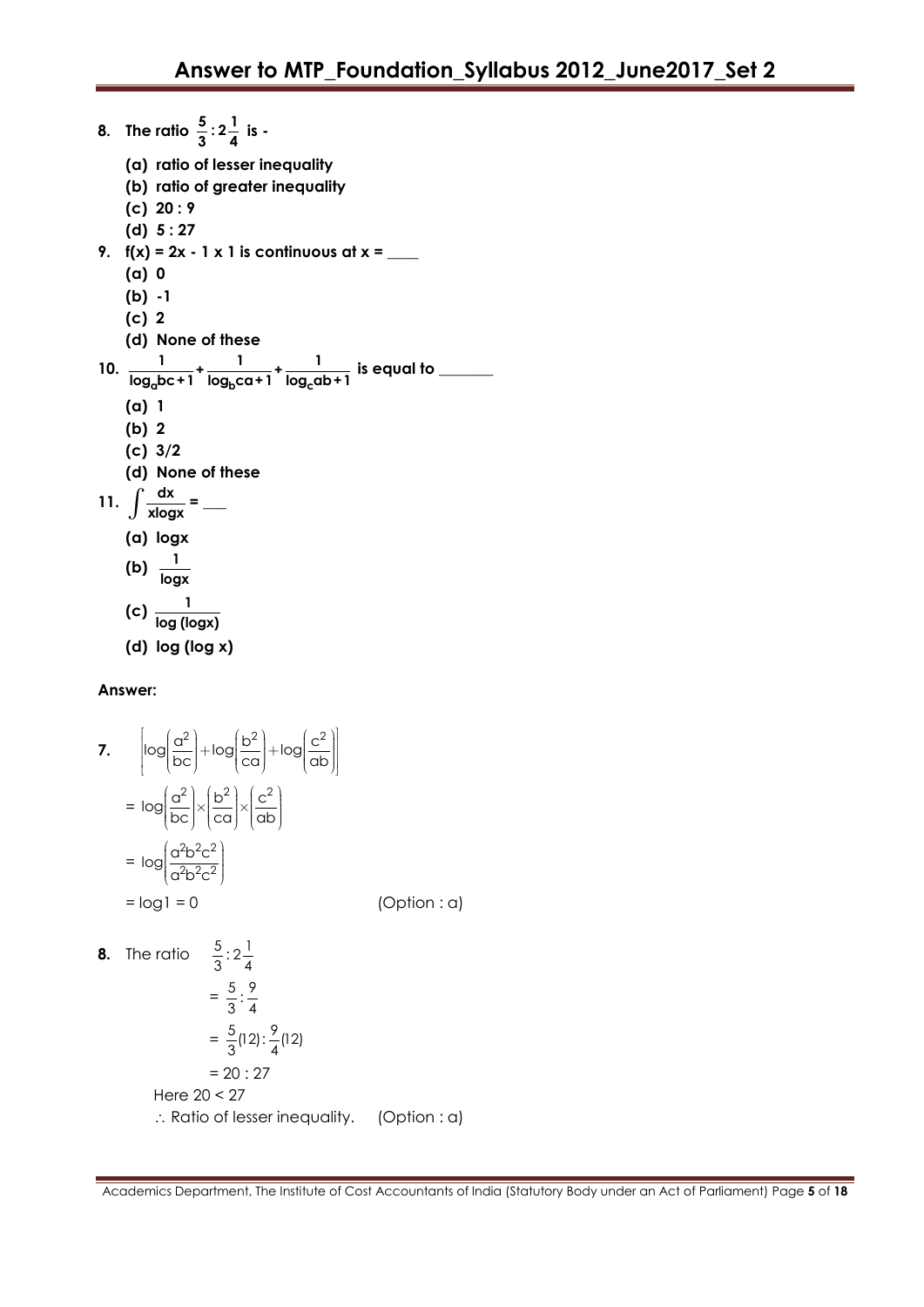- **9.** L.H.L =  $\frac{11}{x} 2x 1 \times 1 = \frac{11}{x} 3x = 0.$ R.H.L =  $\frac{11}{x \to 0^+} 2x - 1 \times 1 = \frac{11}{x \to 0^+} x = 0.$  $\therefore$  L.H.L = R.H.L Continuous at  $x = 0$  (Option: a) **10.**  $\frac{1}{\log_a bc + \log_a a} + \frac{1}{\log_b ca + \log_b b} + \frac{1}{\log_c ab + \log_c b}$  $\frac{1}{1} + \frac{1}{1} + \frac{1}{1} + \frac{1}{1}$  $\frac{1}{\log_{a}bc + \log_{a}a} + \frac{1}{\log_{b}ca + \log_{b}b} + \frac{1}{\log_{c}ab + \log_{c}c}$  $=\frac{1}{\log_{\alpha} \text{abc}} + \frac{1}{\log_{\beta} \text{abc}} + \frac{1}{\log_{\alpha} \beta}$  $1 \t 1 \t 1$  $\frac{1}{\log_{\alpha} \text{abc}} + \frac{1}{\log_{\alpha} \text{abc}} + \frac{1}{\log_{\alpha} \text{abc}}$  $= \log_{abc} a + \log_{abc} b + \log_{abc} c$ = log<sub>abc</sub> abc = 1 (Option: a) **11.**  $\int \frac{dx}{x \log x}$ Let  $t = \log x$  $=\int \frac{dt}{t}$ dt  $\frac{dt}{dx} = \frac{1}{x}$ x
	-

 $=$  log 1 logx1

**IV.** Fill in the blanks  $[5 \times 1 = 5]$ 

12. 
$$
\left(\frac{1}{2} + \frac{1}{3}\right) : \left(\frac{1}{2} \times \frac{1}{3}\right) =
$$

**13. If A and B are two disjoint sets then x (A u B) is equal to \_\_\_\_**

dx x

- **14.** If  $64^x = 2\sqrt{2}$  then  $x =$
- **15. There are 10 points in a plane and among then 4 are collinear. The total number of triangles formed by joining them is \_\_\_\_**

(Option: d)

**16. logx dx = \_\_\_\_\_\_\_\_**

# **Answer:**

$$
12. \left(\frac{1}{2} + \frac{1}{3}\right) : \left(\frac{1}{2} \times \frac{1}{3}\right)
$$

$$
= \left(\frac{3+2}{6}\right) : \left(\frac{1}{6}\right)
$$

$$
= \frac{5}{6} : \frac{1}{6}
$$

$$
= 5 : 1
$$

**13.** Given A and B are two disjoint sets then  $n(A \cup B) = n(A) + n(B) - n(A \cap B).$ 

**14.**  $\therefore$  64x = 2 $\sqrt{2}$ 

Academics Department, The Institute of Cost Accountants of India (Statutory Body under an Act of Parliament) Page **6** of **18**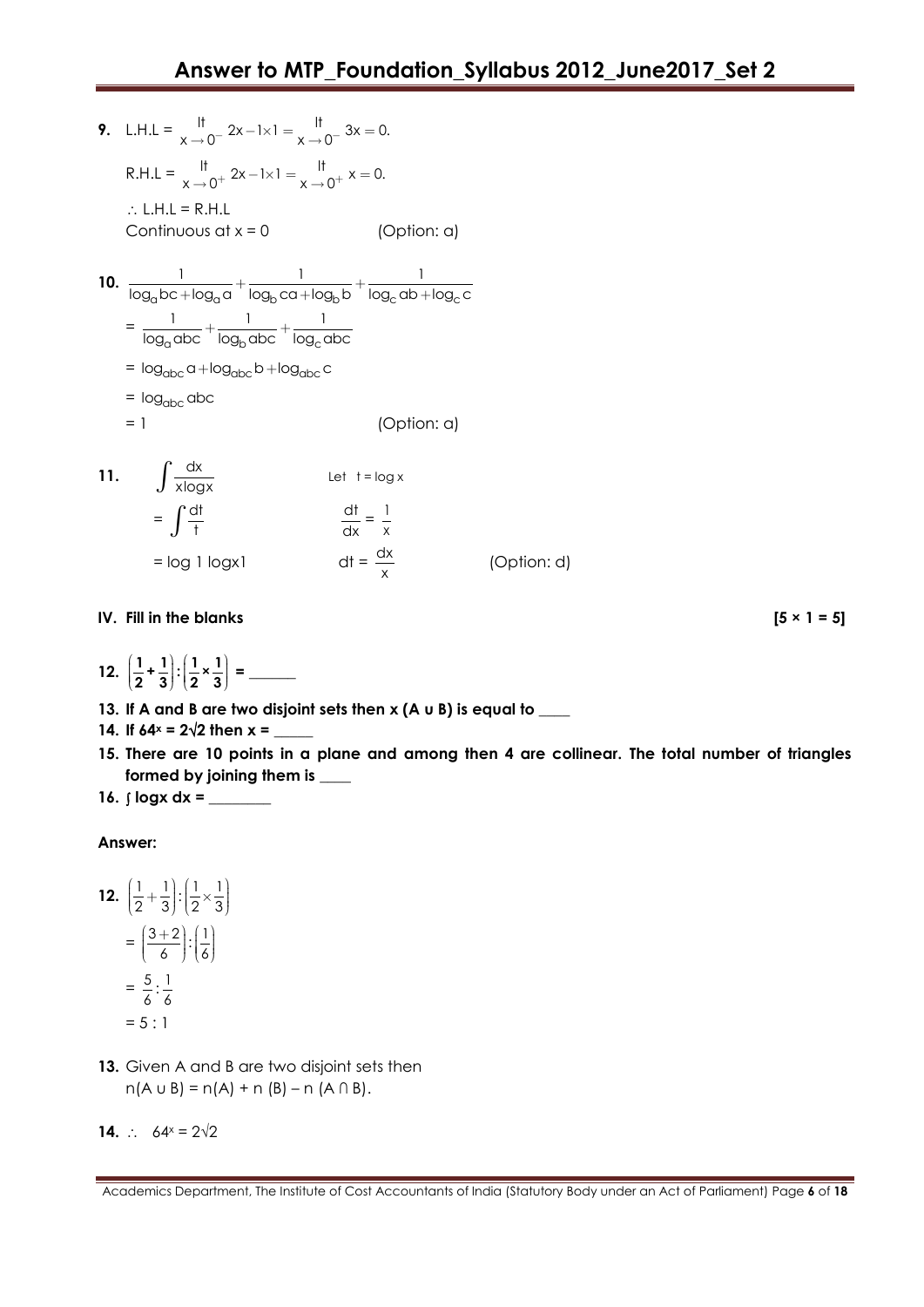$=$   $\left| \begin{pmatrix} 2\sqrt{2} \end{pmatrix} \right|$   $= \left| \begin{pmatrix} 2\sqrt{2} \end{pmatrix} \right|$  $[(2\sqrt{2})^4]^{\times} = (2\sqrt{2})^1$  $\Rightarrow$  (2 $\sqrt{2}$ )<sup>4x</sup> = (2 $\sqrt{2}$ )<sup>1</sup>  $\therefore$  4x = 1  $x = \frac{1}{4}$ .

15. Required No. of Triangle

$$
= 10_{c_3} : 4_{c_3}
$$
  
=  $\frac{|10|}{|Z|} = \frac{|4|}{|3|} = \frac{10 \times 9 \times 8 \times |Z|}{|Z|} = 4$   
=  $\frac{10 \times 9^3 \times 8^4}{6} = 4$   
= 120 - 4  
= 116.

**16.**  $\log x \, dx = x \log x - x + c$ .

**V.** State whether the following statements are true or false  $[5 \times 1 = 5]$ 

**17. The fourth proportional of** ` **5,** ` **3.50, 150gm is 125gms.**

**18. The statement "I am hungry I will eat something" is true or false.**

**19.** The statement  $\{2\} \in \{2, 3, 5\}$  is true or false.

**20. The decimal part of the value of logarithm of a number is called mantissa.**

**21.**  $\int_0^1 e^x dx = e + 1$ 

**Answer:**

**17.** ₹5, ₹3.50, 150gms, d is 125 gm a b c d  $\therefore \quad \frac{5}{2.5} = \frac{150}{1}$  $\frac{3}{3.5} = \frac{18}{d}$  $\Rightarrow \quad \frac{50}{25} = \frac{150}{15}$  $\frac{35}{35} = \frac{15}{d}$  $\Rightarrow \quad \frac{10}{7} = \frac{150}{1}$  $\frac{18}{7} = \frac{180}{d}$  $\Rightarrow$  d =  $\frac{150 \times 7}{10}$ 10  $\frac{\times 7}{\text{m}}$  = 105 gm.  $\therefore$  The given statement is False. (F)

**18.** The given statement is true. (T)

**19.** The statement  $\{2\} \in \{2, 3, 5\}$  is False  $(F)$ 

**20.** The decimal part of the value of Logarithm of a number is called Mantissa (T)

**21.**  $\int_0^1 e^x dx = e^x \Big|_0^1 = e^x - e^0 = e^x - 1$ (F)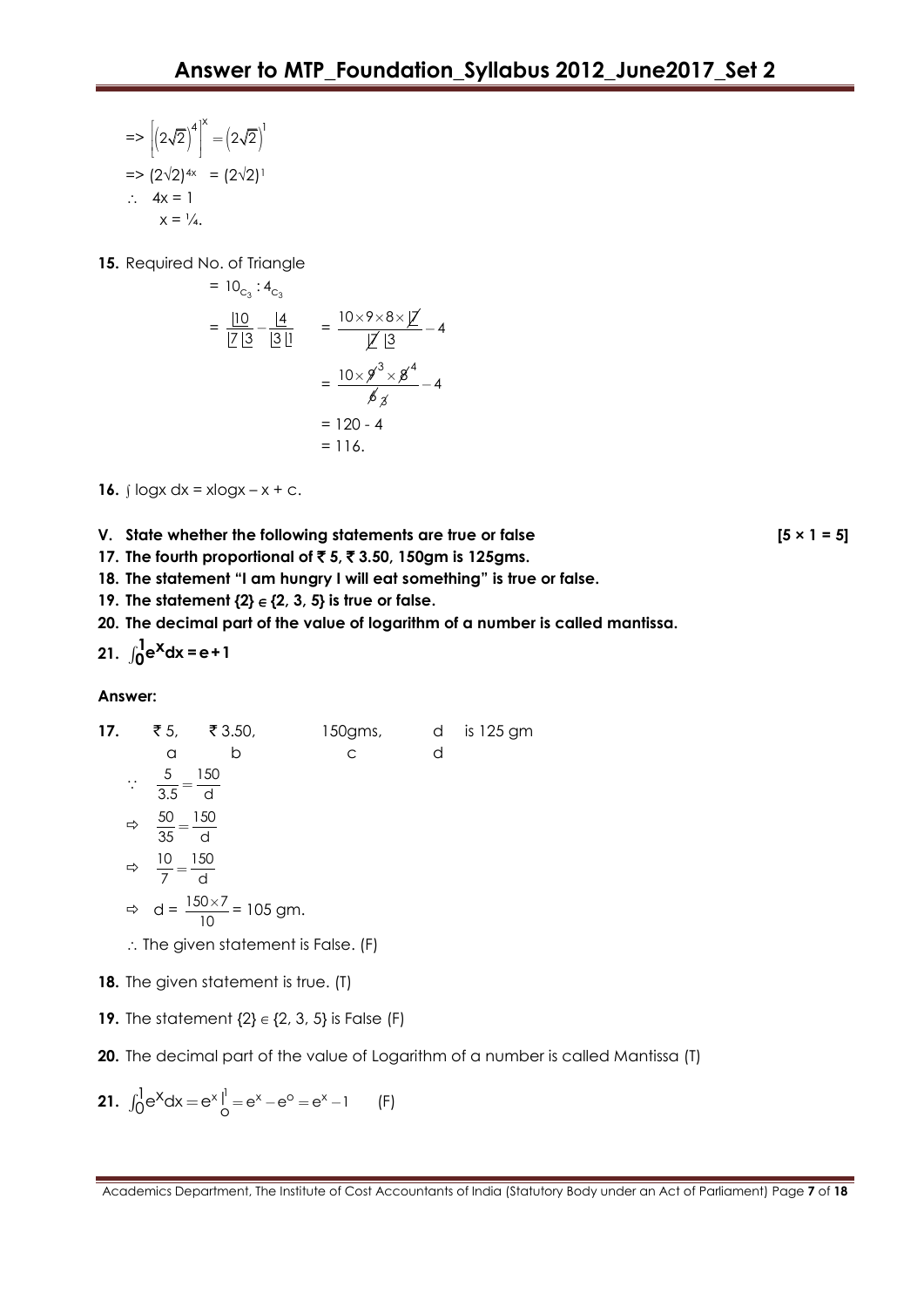# **VI.** Match the following  $[5 \times 1 = 5]$

|     | 22. If $\frac{A}{3} = \frac{B}{4} = \frac{C}{5}$ then A:B:C = ___                                                   | A | 4                    |
|-----|---------------------------------------------------------------------------------------------------------------------|---|----------------------|
| 23. | $log_{10000}x = -\frac{1}{4}$ then x = ___                                                                          | B | $log_e(\frac{3}{2})$ |
|     |                                                                                                                     | C | 10                   |
| 25. | x                                                                                                                   | D |                      |
|     | 26. If $A = \begin{pmatrix} x-2 & 4 \\ 3 & 5 \end{pmatrix}$ and $B = \begin{pmatrix} -1 & 4 \\ 3 & 5 \end{pmatrix}$ | E | 3:4:5                |
|     | and $A = B$ then $x =$                                                                                              |   |                      |

**Answer:**

| 22. | Let $\frac{A}{3} = \frac{B}{4} = \frac{C}{5}$<br>$\therefore$ a => A : B : C = 3 : 4 : 5                               | E            | 3:4:5                |
|-----|------------------------------------------------------------------------------------------------------------------------|--------------|----------------------|
| 23. | $\therefore$ log <sub>10000</sub> x = $-\frac{1}{4}$                                                                   | $\mathsf{C}$ |                      |
|     |                                                                                                                        |              | $\frac{1}{10}$       |
|     | $x = (10^4)^{-\frac{1}{4}} = 10^{-1} = \frac{1}{10}$                                                                   |              |                      |
| 24. | Given                                                                                                                  |              |                      |
|     | $(n+1)! = 20(n-1)!$                                                                                                    | A            | $\overline{4}$       |
|     | $\Rightarrow$ (n+1) n(p4)! = 20 (p4)!                                                                                  |              |                      |
|     | $\Rightarrow$ (n+1)(n) = 5 × 4<br>$\therefore$ n = 4                                                                   |              |                      |
| 25. | $\lim_{x \to 0} \frac{3^{x} - 2^{x} - 1 + 1}{x}$                                                                       | B            | $log_e(\frac{3}{2})$ |
|     |                                                                                                                        |              |                      |
|     | $=\frac{11}{x\rightarrow 0} \frac{(3^{x}-1)-(2^{x}-1)}{x}$                                                             |              |                      |
|     | = $\frac{11}{x}$ $\frac{(3^{x}-1)}{x}$ $\frac{11}{x}$ $\frac{(2^{x}-1)}{x}$                                            |              |                      |
|     | $=$ $log_3 - log_2$                                                                                                    |              |                      |
|     | $=$ log <sub>e</sub> $(\frac{3}{2})$                                                                                   |              |                      |
| 26. | Given $A = \begin{pmatrix} x-2 & 4 \\ 3 & 5 \end{pmatrix}$ and $B = \begin{pmatrix} -1 & 4 \\ 3 & 5 \end{pmatrix}$ and |              |                      |
|     | $A = B$                                                                                                                | D            |                      |
|     | $Arr x-2=-1$                                                                                                           |              |                      |
|     | $\Rightarrow x = 2 - 1$                                                                                                |              |                      |
|     | $= 1$                                                                                                                  |              |                      |

**VII. Answer the following in one (or) two steps [4 ×1 = 4]** 

- **27.** Construct the truth table for  $p \Leftrightarrow q$ .
- **28. Two positive integers are such that the sum of first and twice the second is atmost 8 and their difference is atmost 2. Draw the graph of solution set.**
- **29. Find A2 x 3 when aij = i + 2j**

Academics Department, The Institute of Cost Accountants of India (Statutory Body under an Act of Parliament) Page **8** of **18**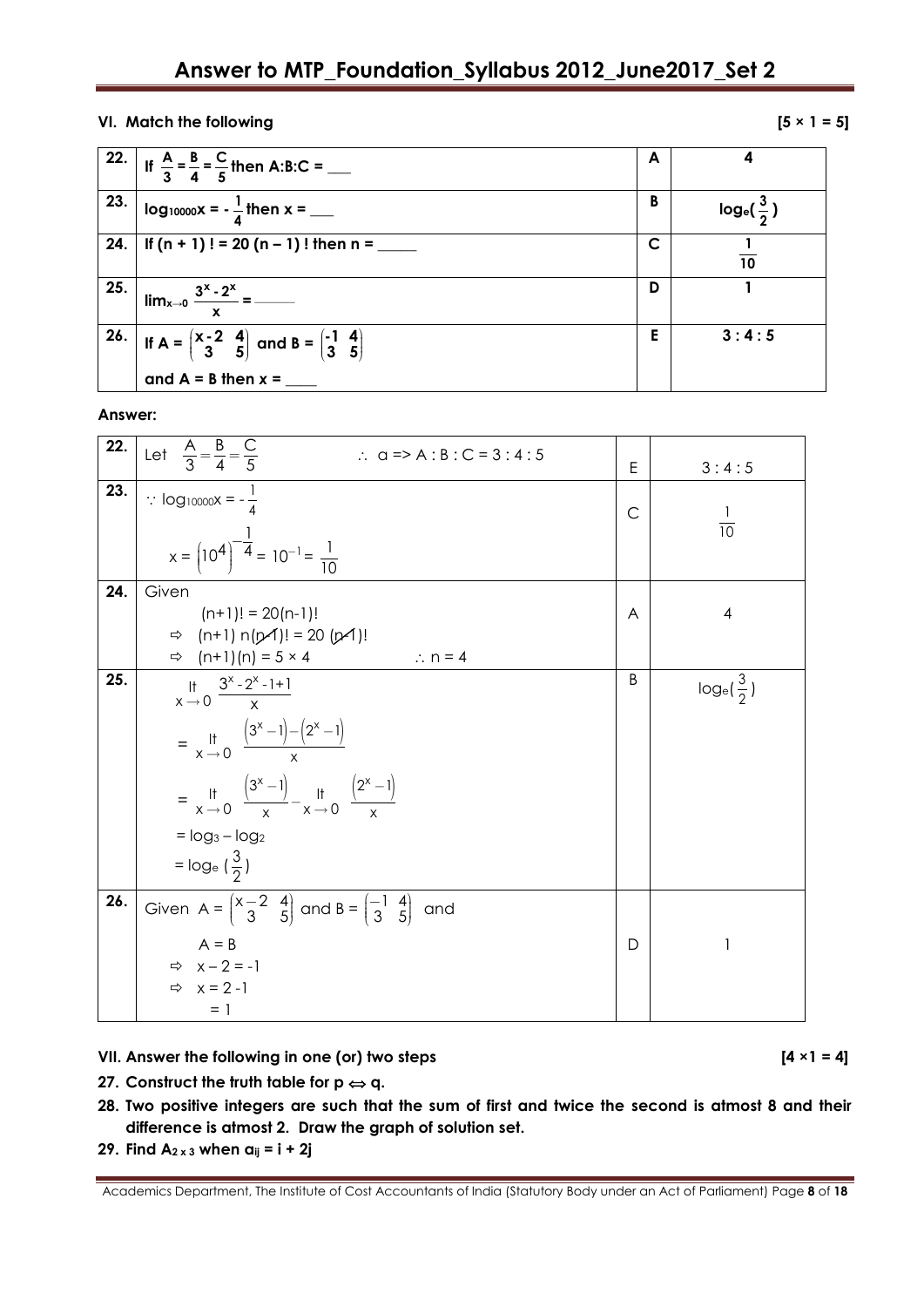**30. The average cost function (AC) for certain commodity is AC = 2x – 1 + 50**  $\frac{30}{x}$  in terms of output x.

# **Find the Marginal Cost.**

#### **Answer:**

**27.** The truth table for  $p \Leftrightarrow q$ 

| n | $p \Leftrightarrow q$ |
|---|-----------------------|
|   |                       |
|   |                       |
|   |                       |
|   |                       |

**28.** Graph: Let x, y be two positive numbers.  $x + 2y \le 8$ ,  $x - y \le 2$ ,  $x \ge 0$ ,  $y \ge 0$ y  $[0, 4]$  $\lambda$   $\times \sqrt{y} \leq 2$ x' (8, 0) x  $(2, 0)$  $(0, -2)$  $2y \leq 8$ y **29.** Given aij = i+2j

7. Given 
$$
a_{ij} = 1+2j
$$
  
\n
$$
A_{2\times 3} = \begin{bmatrix} a_{11} & a_{12} & a_{13} \\ a_{21} & a_{22} & a_{23} \end{bmatrix}
$$
\n
$$
= \begin{bmatrix} 3 & 5 & 7 \\ 4 & 6 & 8 \end{bmatrix}
$$

**30.** Given the average cost function (AC) for certain commodity is

$$
AC = 2x - 1 + \frac{50}{x} \qquad x - \text{output.}
$$
\n.: Total Cost (TC) = x (AC)  
\n= x (2x - 1 + \frac{50}{x})  
\n= 2x<sup>2</sup> - x + 50.  
\n.: Marginal cost (MC) =  $\frac{dc}{dx}$   
\n= 4x - 1.

Academics Department, The Institute of Cost Accountants of India (Statutory Body under an Act of Parliament) Page **9** of **18**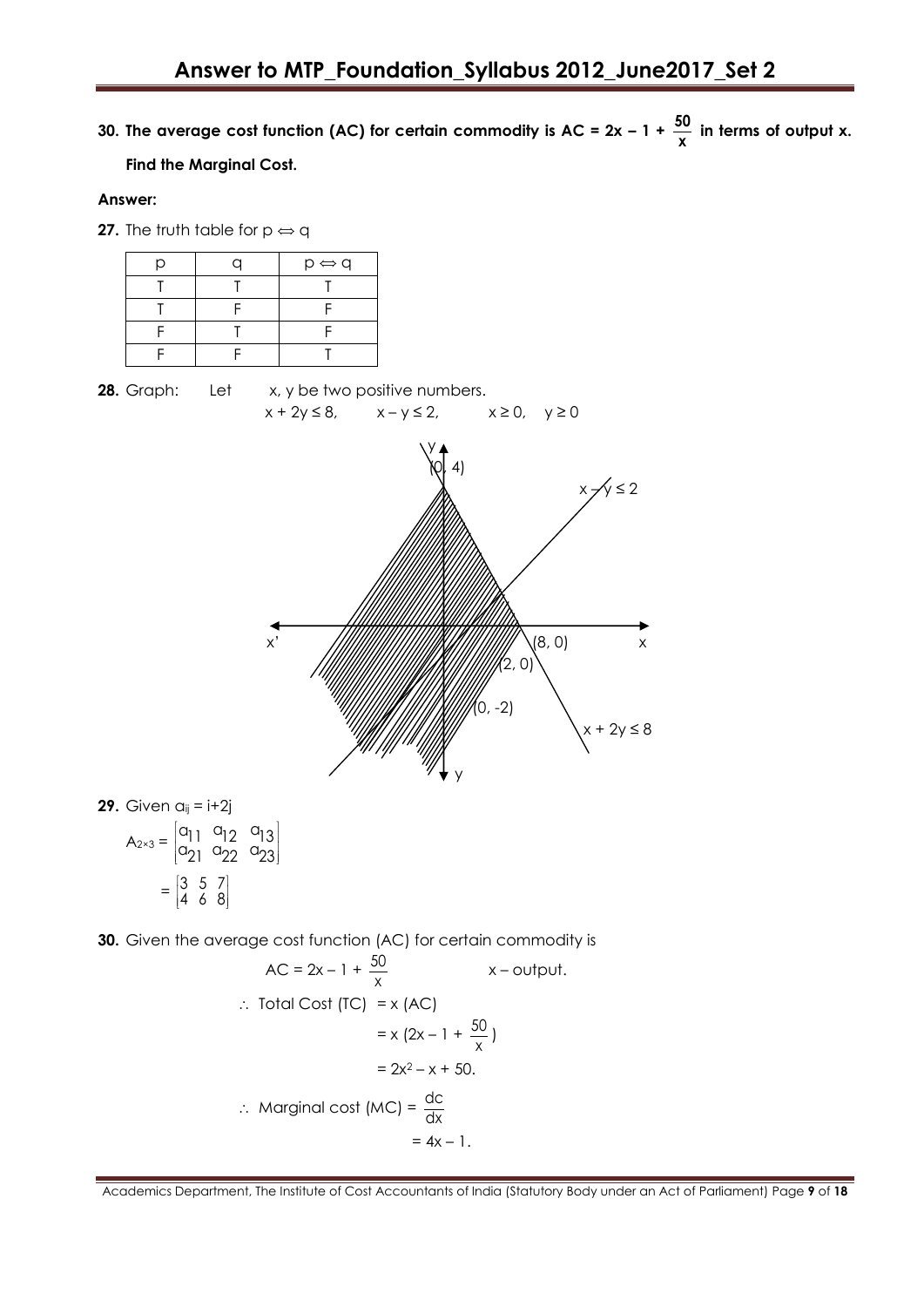# **Section – B (Fundamentals of Business Statistics)**

**VIII. Answer any Nine questions of the following. Each question carries 2 marks [9 × 2 = 18] 1. If the median of 5, 9, 11, 3, 4, x, 8 is 6, the value of x is equal to (a) 6 (b) 5 (c) 4 (d) 3 2. The mean height of 8 students is 152 cm. Two more students of heights 143 cm and 156 cm join the group. New mean height is equal to (a) 153 (b) 152.5 (c) 151.5 (d) 151 3. What is the HM of 1, ½, 1/3, …. 1/n? (a) n (b) 2n** (c)  $\frac{2}{\epsilon}$ **(n+1) (d) n(n+1) 2 4. The variables x and y are related by 5x+6y=70 and median of x is 8. What is the median of y? (a) 4 (b) 4.5 (c) 6 (d) 5 5. If x and y are related by x-y-10=0 and mode of x is known to be 23, then the mode of y is**

- **(a) 20**
- **(b) 13**
- **(c) 3**
- **(d) 23**
- **6. If x and y are related as 4x + 3y + 11 = 0 and mean deviation of x is 2.70. What is mean deviation of y?**
	- **(a) 7.20**
	- **(b) 14.40**
	- **(c) 3.60**
	- **(d) None of these**
- **7. The number of accidents for seven days in a locality are given below:**

| Frequency 15 19 22 31 9 3 |  |  |  |  |
|---------------------------|--|--|--|--|

**What is the number of cases when 3 or less accident occurred?**

- **(a) 56**
- **(b) 6**
- **(c) 68**
- **(d) 87**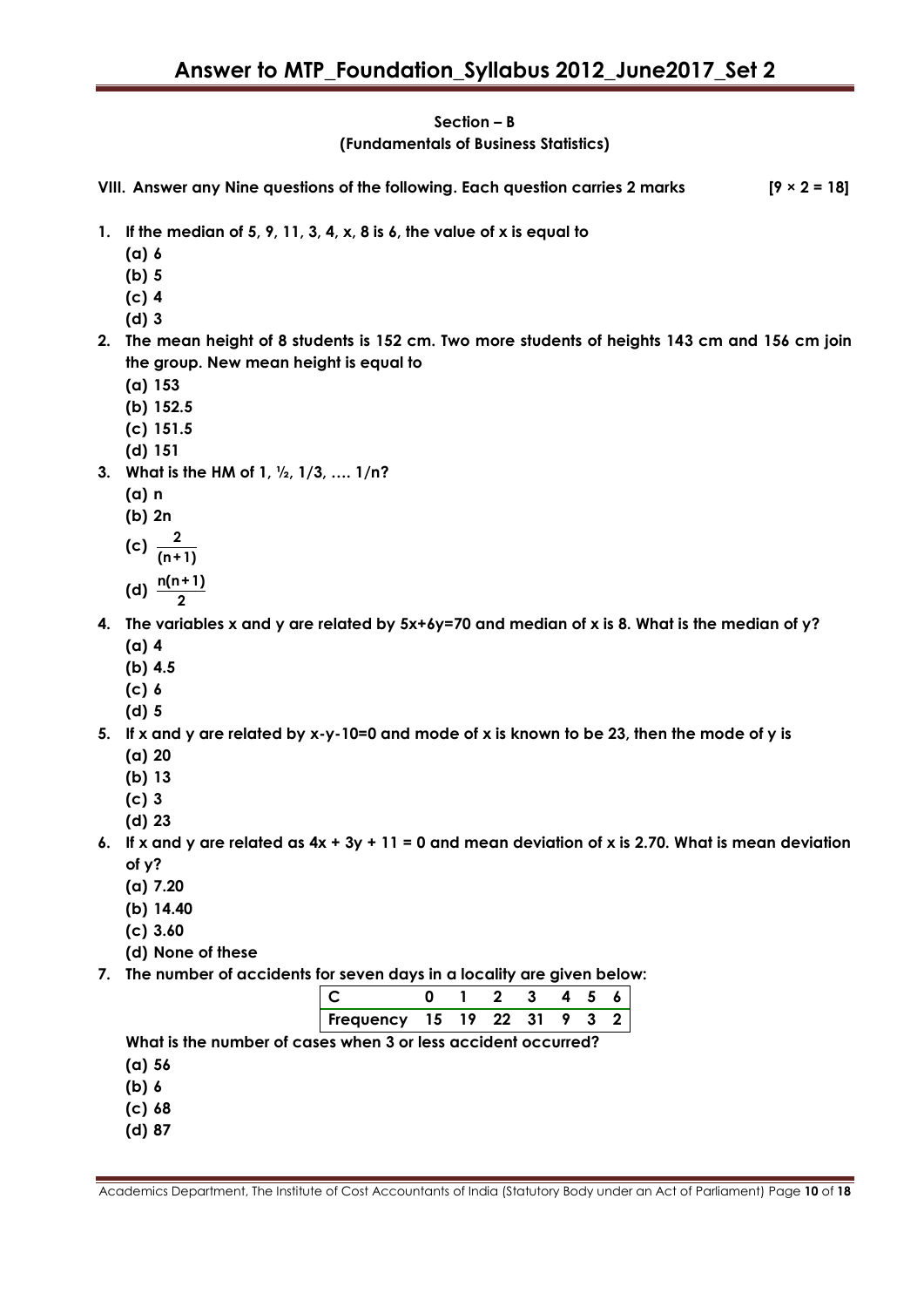- **8. The value of correlation coefficient lies between**
	- **(a) -1 and +1**
	- **(b) -1 and 0**
	- **(c) 0 and 1**
	- **(d) None**
- **9. If the coefficient of correlation between two variables is -0.2, then the coefficient of determination is**
	- **(a) 0.4**
	- **(b) 0.02**
	- **(c) 0.04**
	- **(d) 0.16**
- **10. A, B and C are three mutually exclusive and exhaustive events such that P(A)=2 P(B) = 3 P(C). What is P (B)?**
	- **(a) 6/11**
	- **(b) 6/22**
	- **(c) 1/6**
	- **(d) 1/3**
- **11. If a card is drawn at random form a pack of 52 cards, what is the chance of getting a Spade or an ace?**
	- **(a) 4/13**
	- **(b) 5/13**
	- **(c) 0.25**
	- **(d) 0.20**
- **12. Two dice are thrown together. The probability that "the event the difference of nos. shown is 2" is (a) 2/9**
	- **(b) 5/9**
	- **(c) 4/9**
	- **(d) 7/9**

# **Answer:**

- 1. a
- 2. c
- 3. c
- 4. d
- 5. b
- 6. c
- 7. d
- 8. a
- 9. c
- 10. a
- 11. a
- 12. a

# **IX. Answer any nine questions of the following. Each question carries 2 marks [9 × 2 = 18]**

**1. For a moderately skewed distribution, arithmetic mean = 160, mode = 157 and standard deviation = 50, Find Karl Pearson coefficient of Skewness.**

Academics Department, The Institute of Cost Accountants of India (Statutory Body under an Act of Parliament) Page **11** of **18**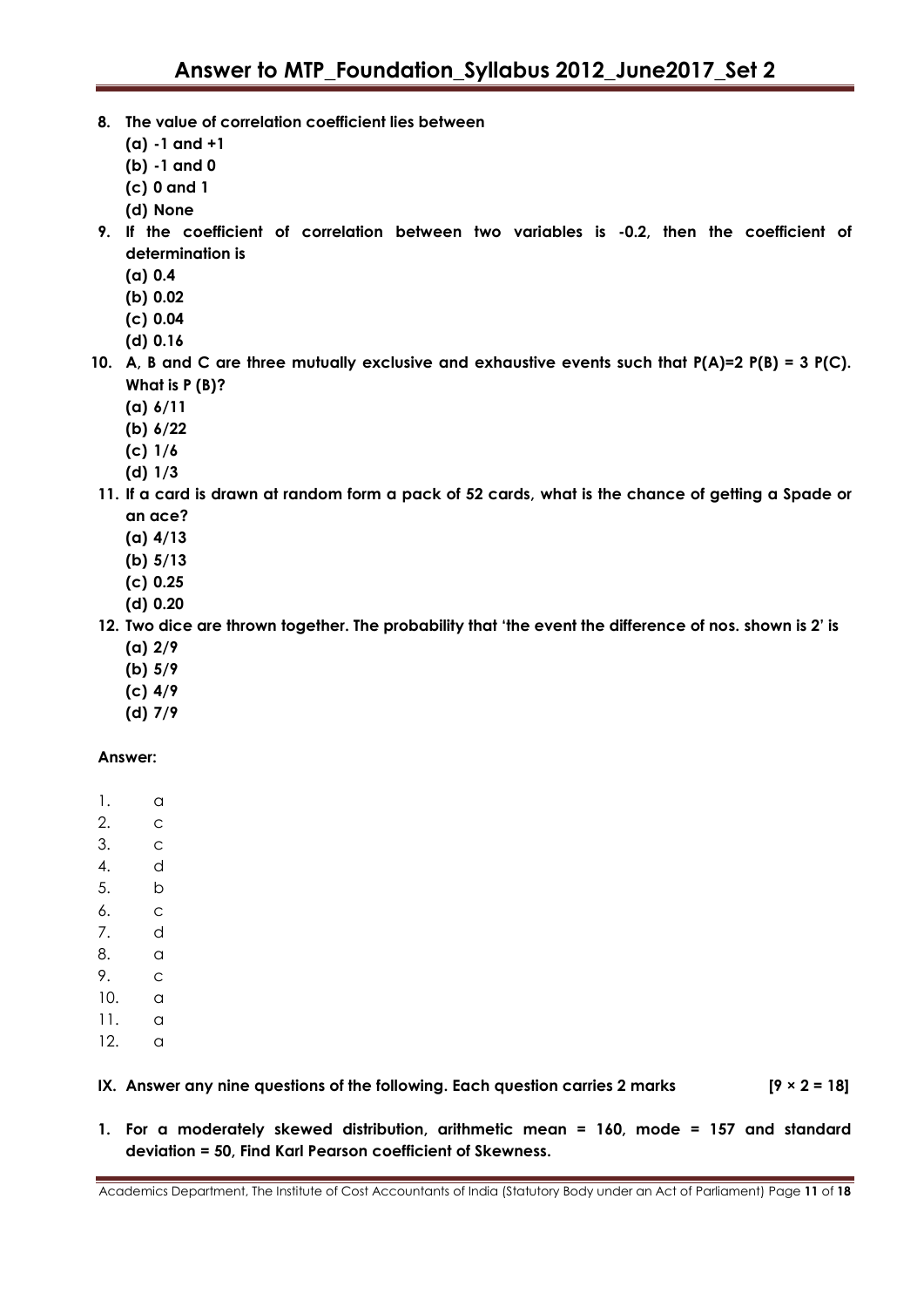- **2. If the first quartile is 104 and quartile deviation is 18. Find the third quartile.**
- **3. A dice is rolled. What is the probability that a number 1 or 6 may appear on the upper face?**
- **4. An aeroplane covers the four sides of a square at varying speeds of 500, 1000, 1500, 2000 km per hour respectively. What in the average speed of the plane around the square.**
- **5. In a Moderately Asymmetrical Distribution. Compute M.D. and Q.D. Given S.D. = 50**
- **6. Calculate S.D. for first 10 natural nos.**
- **7. Given Mean = 50, C.V = 40%, Karl Pearson"s Coefficient of Skewness = - 0.4. Find standard deviation and Mode.**
- **8. If two regression coefficients bxy = 0.87 and byx = 0.49, find "r".**
- **9. Two cards are drawn from a well shuffled pack of playing cards. Determine the probability that both are aces.**
- **10. The probability that A can solve a problem is 2/3 and that B can solve is 3/4. If both of them attempt the problem, what is the probability that the problem get solved?**
- **11. Two dice are thrown at a time and the sum of the numbers on them is 6. Find the probability of getting the number 4 on anyone of the dice.**
- **12. If three dice are thrown simultaneously, then the probability of getting a score of 5 is**

# **Answer:**

**1.** Given Mean = 160

 $S.D. = 50$ Now Karl Pearson Coe. of Skewness =  $S_{KP}$ 

 $Mode = 157$ 

$$
S_{KP} = \frac{\bar{x} - \bar{z}}{\sigma}
$$

$$
= \frac{160 - 157}{50}
$$

$$
= \frac{3}{50}
$$

$$
= 0.06.
$$

**2.** Given  $Q_1 = 104$ Quartile deviation = 18

Now

$$
\frac{Q_3 - Q_1}{2} = 18
$$
  

$$
\frac{Q_3 - 104}{2} = 18
$$
  

$$
Q_3 = 36 + 104
$$
  

$$
Q_3 = 140.
$$

**3.** The probability of getting I on upper face of die is

 $P(1) = 1/6$ The Probability of getting 6 on upper face of die is  $P(6) = 1/6$ Now probability of getting 1 or 6 on upper face of die  $P(1u 6) = 1/6 + 1/6$  $= 2/6.$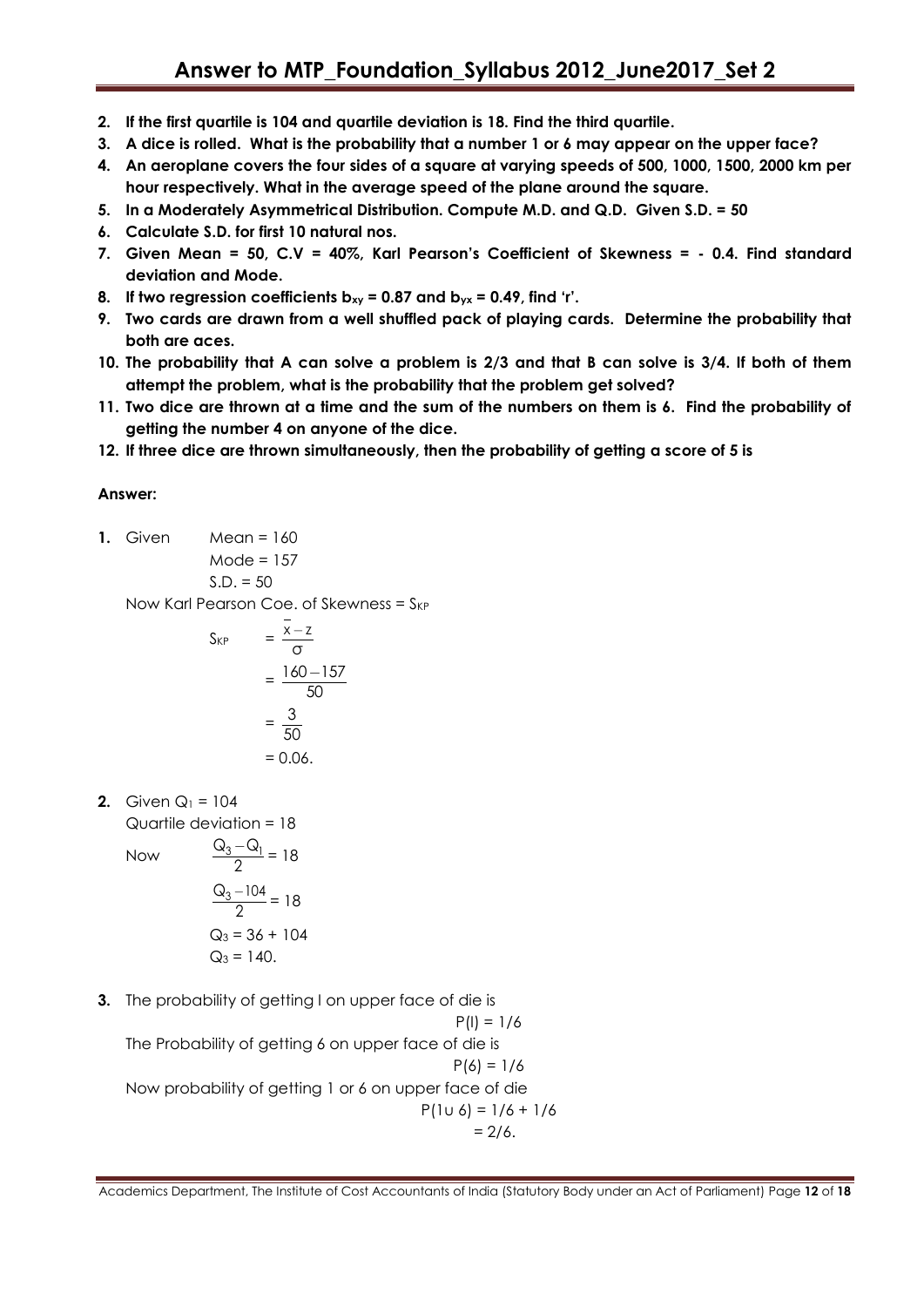**4.** Given

| x    | 1/x    |
|------|--------|
| 500  | 0.002  |
| 1000 | 0.001  |
| 1500 | 0.0006 |
| 2000 | 0.0005 |
|      | 0.0041 |

H.M. 
$$
=
$$
  $\frac{N}{\sum_{x} \frac{1}{x}}$   
 $=$   $\frac{4}{0.0041}$   
 $=$  975.609.

**5.** Given S.D. = 50 We know that  $M.D. = \frac{4}{5}$  $\frac{7}{5}$  (S.D.)  $=\frac{4}{5}$  $\frac{1}{5}$  (50)  $M.D. = 40.$ 

We know that

Q.D. = 
$$
\frac{2}{3}
$$
 (S.D.)  
=  $\frac{2}{3}$  (50)  
Q.D. = 33.33.

**6.** We know that S.D. of first n natural nos. is

$$
\sqrt{\frac{1}{12}} (n^2 - 1)
$$
  
\n
$$
\therefore \text{ Given } n = 10.
$$
  
\n
$$
= \sqrt{\frac{1}{12} (10^2 - 1)}
$$
  
\n
$$
= \sqrt{\frac{1}{12} (99)}
$$
  
\n
$$
= \sqrt{8.25}
$$
  
\n
$$
= 2.87.
$$

**7.** Given  $\overline{\mathsf{x}}$  = 50

C.V. = 40%  

$$
S_{kp}
$$
 = - 0.4.

Now

$$
C.V. = \frac{q}{x} \times 100
$$

Academics Department, The Institute of Cost Accountants of India (Statutory Body under an Act of Parliament) Page **13** of **18**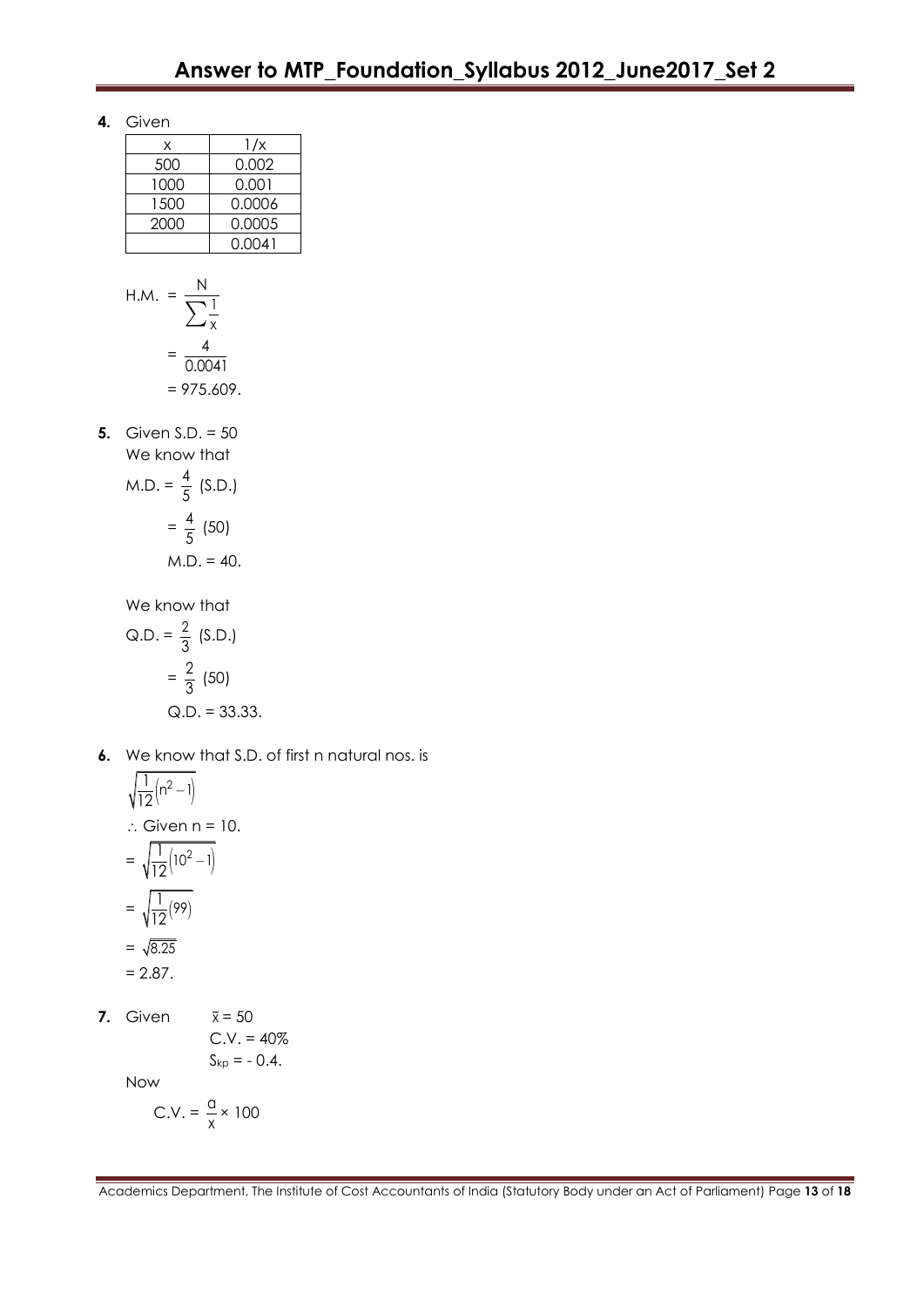40 = 
$$
\frac{a}{50} \times 100
$$
  
\n $a = \frac{40 \times 50}{100}$   
\n $a = 20$ .  
\nNow  
\n $S_{kp} = \frac{\overline{x} - \overline{z}}{\alpha}$   
\n-0.4 =  $\frac{50 - \overline{z}}{20}$   
\n(-0.4)(20) = 50 - z  
\n- 8 = 50 - z  
\n $\overline{z} = 58$   
\n8. Given byx = 0.49  
\nbyx = 0.87  
\nNow r =  $\sqrt{bxy \times byx}$   
\n=  $\sqrt{(0.87) \times (0.49)}$   
\n=  $\sqrt{0.4361}$   
\n= 0.66.  
\n9. Given n(s) = 52.

The probability of getting drawn two cards are aces is  $\frac{40}{500}$ 52c

> $=\frac{6}{100}$ 1326  $=\frac{1}{22}$ 221

**10.** Given

The probability of A solving problem is P(A)

$$
P(A) = \frac{2}{3}
$$

The probability of B solving problem is P(B)

$$
P(B) = \frac{3}{4}
$$

The probability of A not solving problem is  $P(\bar{A})$ 

$$
= 1 - P(A) = 1 - \frac{2}{3} = \frac{1}{3}
$$

The probability of B not solving problem is P( B )

$$
= 1 - P(B) = 1 - \frac{3}{4} = \frac{1}{4}
$$

Now, the probability if both attempts the problem get solved is  $1 - P(\overline{A}) P(\overline{B})$ 

$$
= 1 - \frac{1}{4} \times \frac{1}{3} = 1 - \frac{1}{12} = \frac{11}{12}.
$$

2 4c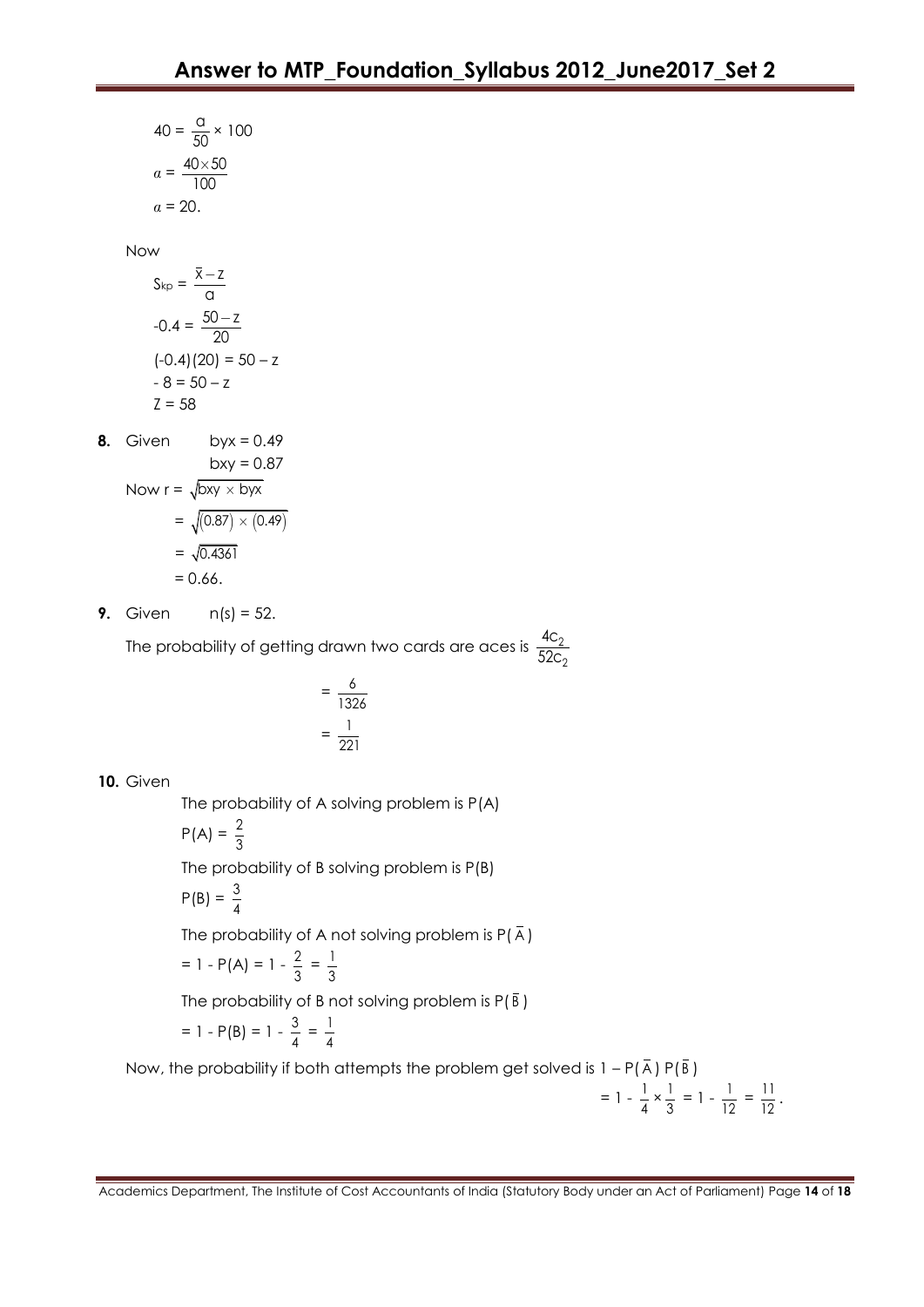**11.** Two dices are rolled =>  $n(s) = 6^2 = 36$ .

The probability of getting number 4 on anyone of die along with condition that sum of numbers on dices must be 6 is P(A).

$$
P(A) = \frac{2}{36}
$$

$$
P(A) = \frac{1}{18}
$$

**12.** Three dices are rolled =>  $n(s) = 6^3 = 216$ . The probability of getting a score of 5 is P(A)

$$
P(A) = \frac{6}{216}
$$

$$
P(A) = \frac{1}{36}
$$

**X. Answer any FOUR of the following questions [4 × 6 = 24]**

**1. Draw Pie diagram to represent the data**

| <b>Item</b>                 |  |    |     | Food   Rent   Clothing   Fuel   Education   Miscellanies |
|-----------------------------|--|----|-----|----------------------------------------------------------|
| Expenditure   $240$   $125$ |  | 66 | -57 | 198                                                      |

**2. Compute coefficient of Mean Deviation from Mean for following data:**

|  |  | $X$   0-4   4-8   8-12   12-16   16-20   20-24   24-28   28-32 |  |  |
|--|--|----------------------------------------------------------------|--|--|
|  |  | F   4   9   23   55   62   30   12                             |  |  |

**3. Compute rank correlation from the following table** 

| ` | $+15$<br>4 | 434 | 420 | 430 | 424 | 428 |
|---|------------|-----|-----|-----|-----|-----|
| v | 330        | 332 | 328 | 331 | 327 | 325 |

**4. Find Quantity Index No. from following data i) Laspeyre"s, ii) Paasche"s iii) Dorbish and Bowley"s**

|                                                 | 2001 |    | 2005 |    |  |
|-------------------------------------------------|------|----|------|----|--|
| Commodity   Quantity   Value   Quantity   Value |      |    |      |    |  |
|                                                 |      | 40 |      | 60 |  |
|                                                 | 5    | 30 |      | 40 |  |
| C                                               |      | 24 |      | 30 |  |
|                                                 | 5    | 10 | 10   | 40 |  |

**5. Find the trend values by using 3 yearly moving averages method**

| <b>Year</b>                 | 2007   2008   2009   2010   2011   2012   2013 |      |       |     |
|-----------------------------|------------------------------------------------|------|-------|-----|
| Sales (3000)   33   35   60 |                                                | 67 I | 68 82 | -90 |

**6. What is the chance that a leap year, selected at random will contain 53 Sundays?**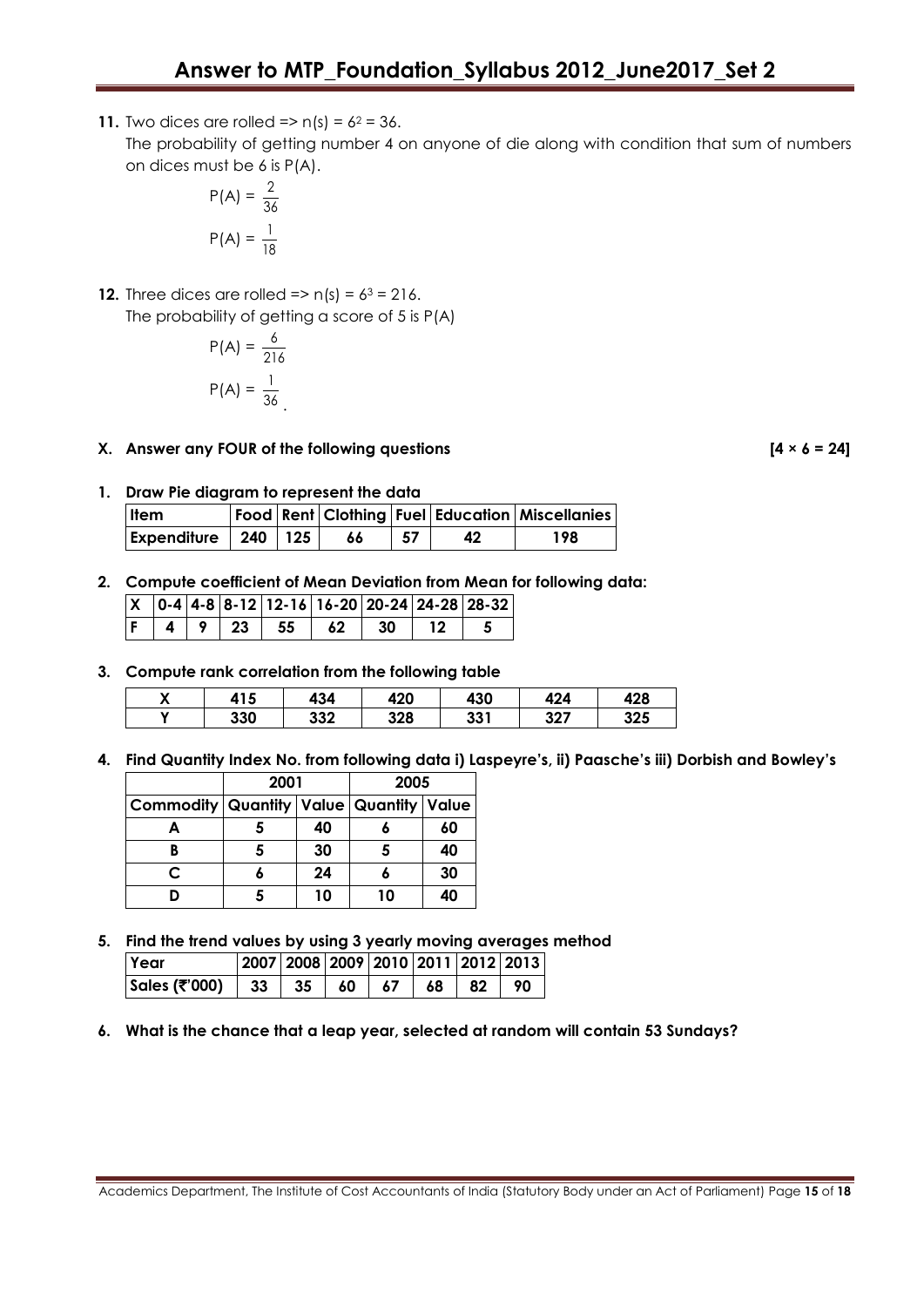#### **Answer:**

| Food :         | 240 | $\Rightarrow$ angles = 240/728 $\times$ 360 = 118 <sup>0</sup> (app) |
|----------------|-----|----------------------------------------------------------------------|
| Rent :         | 125 | $\Rightarrow$ angles = 125/728 $\times$ 360 = 62 <sup>0</sup> (app)  |
| Clothing:      | 66  | $\Rightarrow$ angles = 66/728 $\times$ 360 = 33 <sup>0</sup> (app)   |
| Fuel :         | 57  | $\Rightarrow$ angles = 57/728 $\times$ 360 = 28 <sup>0</sup> (app)   |
| Education :    | 42  | $\Rightarrow$ angles = 42/728 $\times$ 360 = 210 (app)               |
| Miscellaneous: | 198 | $\Rightarrow$ angles = 198/728 $\times$ 360 = 98 <sup>0</sup> (app)  |
|                | '28 |                                                                      |

# PIE CHART:



- $118<sup>0</sup>$  = Food  $62^0$  = Rent
- 
- 

**2.**

| X         |     | m  | fm   | $D = M - A$ | fD    |
|-----------|-----|----|------|-------------|-------|
| $0 - 4$   | 4   | 2  | 8    | 14.5        | 58    |
| $4 - 8$   | 9   | 6  | 54   | 10.5        | 94.5  |
| $8 - 12$  | 23  | 10 | 230  | 6.5         | 149.5 |
| $12 - 16$ | 55  | 14 | 770  | 2.5         | 137.5 |
| $16 - 20$ | 62  | 18 | 1116 | 1.5         | 93    |
| $20 - 24$ | 30  | 22 | 660  | 5.5         | 165   |
| $24 - 28$ | 12  | 26 | 312  | 9.5         | 114   |
| $28 - 32$ | 5   | 30 | 150  | 13.5        | 67.5  |
|           | 200 |    | 3300 |             | 879   |

Mean = 
$$
\frac{\sum fm}{\sum f} = \frac{3300}{200} = 16.5
$$
.  
M.D. from mean =  $\frac{\sum f(D)}{\sum f} = \frac{879}{200} = 4.395$ .  
Coe. of M.D. =  $\frac{M.D.}{\overline{x}}$   
=  $\frac{4.395}{16.5}$   
= 0.266.

Academics Department, The Institute of Cost Accountants of India (Statutory Body under an Act of Parliament) Page **16** of **18**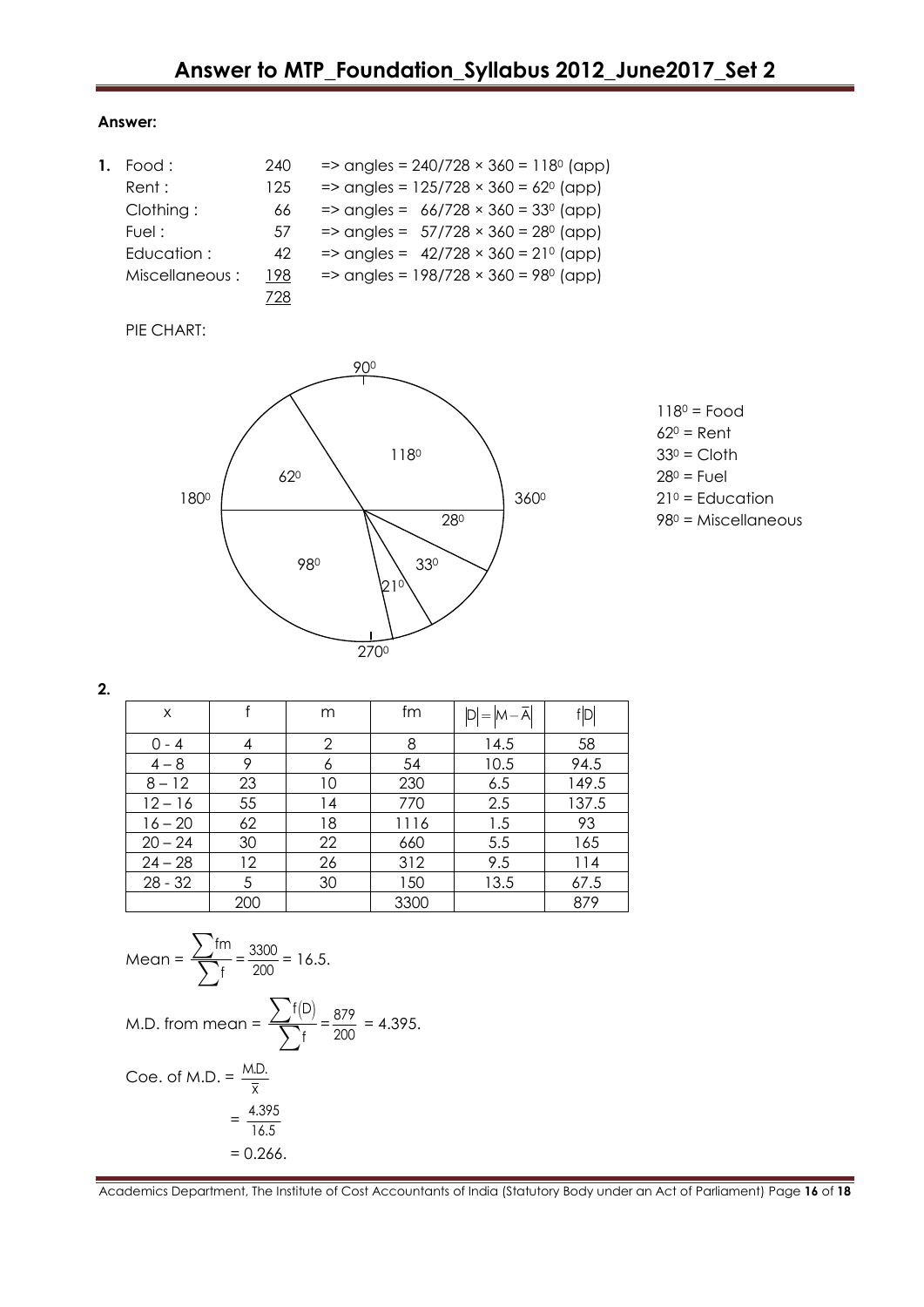# **Answer to MTP\_Foundation\_Syllabus 2012\_June2017\_Set 2**

**3.**

| ↗   | R <sub>1</sub> |     | R <sub>2</sub> | $(R_1 - RR_2) = D$ | $\mathsf{D}2$ |
|-----|----------------|-----|----------------|--------------------|---------------|
| 415 |                | 330 |                |                    |               |
| 434 |                | 332 |                |                    |               |
| 420 |                | 328 |                |                    |               |
| 430 |                | 331 |                |                    |               |
| 424 |                | 327 |                |                    |               |
| 428 |                | 325 |                |                    |               |

$$
\frac{428}{\binom{1}{2}} = \frac{3}{210} = \frac{325}{210} = \frac{6}{210} = \frac{10}{210} = \frac{10}{210} = \frac{10}{210} = \frac{10}{210} = \frac{10}{210} = \frac{10}{210} = \frac{10}{210} = \frac{10}{210} = \frac{10}{210} = \frac{10}{210} = \frac{10}{210} = \frac{10}{210} = \frac{10}{210} = \frac{10}{210} = \frac{10}{210} = \frac{10}{210} = \frac{10}{210} = \frac{10}{210} = \frac{10}{210} = \frac{10}{210} = \frac{10}{210} = \frac{10}{210} = \frac{10}{210} = \frac{10}{210} = \frac{10}{210} = \frac{10}{210} = \frac{10}{210} = \frac{10}{210} = \frac{10}{210} = \frac{10}{210} = \frac{10}{210} = \frac{10}{210} = \frac{10}{210} = \frac{10}{210} = \frac{10}{210} = \frac{10}{210} = \frac{10}{210} = \frac{10}{210} = \frac{10}{210} = \frac{10}{210} = \frac{10}{210} = \frac{10}{210} = \frac{10}{210} = \frac{10}{210} = \frac{10}{210} = \frac{10}{210} = \frac{10}{210} = \frac{10}{210} = \frac{10}{210} = \frac{10}{210} = \frac{10}{210} = \frac{10}{210} = \frac{10}{210} = \frac{10}{210} = \frac{10}{210} = \frac{10}{210} = \frac{10}{210} = \frac{10}{210} = \frac{10}{210} = \frac{10}{210} = \frac{10}{210} = \frac{10}{210} = \frac{10}{210} = \frac{10}{210} = \frac{10}{21
$$

#### **4.** Quantity Index

| Do | <b>a</b> c |                       | ⌒ |    | DoQ1                           | $D1$ $Q0$ |
|----|------------|-----------------------|---|----|--------------------------------|-----------|
|    |            | $\overline{ }$<br>-40 |   | 6U | $\overline{\phantom{0}}$<br>46 | 50        |
|    |            | ാറ<br>υU              |   | 40 | ാറ<br>υU                       | 40        |
|    |            | $\sim$                |   | 30 | $\sim$                         | 30        |
|    |            | $\sim$ $\sim$         |   | 40 | $\sim$<br>∠∪                   | 20        |
|    |            | 04                    |   | 70 | $1 \cap \Omega$                | 40        |

Laspeyre's = 
$$
\frac{\sum p_0 q_1}{\sum p_0 q_0} \times 100
$$
  
\n= 
$$
\frac{122}{104} \times 100
$$
  
\n= 117.31  
\nPasche's = 
$$
\frac{\sum p_1 q_1}{\sum p_1 q_0} \times 100
$$
  
\n= 
$$
\frac{170}{140} \times 100
$$
  
\n= 121.43  
\nDorbish & Bowley's = 
$$
\frac{L+P}{2}
$$
  
\n= 
$$
\frac{117.31+121.43}{2}
$$
  
\n= 
$$
\frac{238.74}{2}
$$
  
\n= 119.37.

**5.**

| Year | Sales | 3 – y Month Total | , <u>Month Total</u><br>3-y Month Average (<br>◠ |
|------|-------|-------------------|--------------------------------------------------|
| 2007 | 33    | --                | --                                               |
| 08   | 35    | 128               | 42.67                                            |
| 09   | 60    | 162               | 54                                               |
| 10   | 67    | 195               | 55                                               |
|      | 68    | 217               | 72.33                                            |
| 12   | 82    | 240               | 80                                               |
| 13   | 90    | --                | $- -$                                            |

Academics Department, The Institute of Cost Accountants of India (Statutory Body under an Act of Parliament) Page **17** of **18**